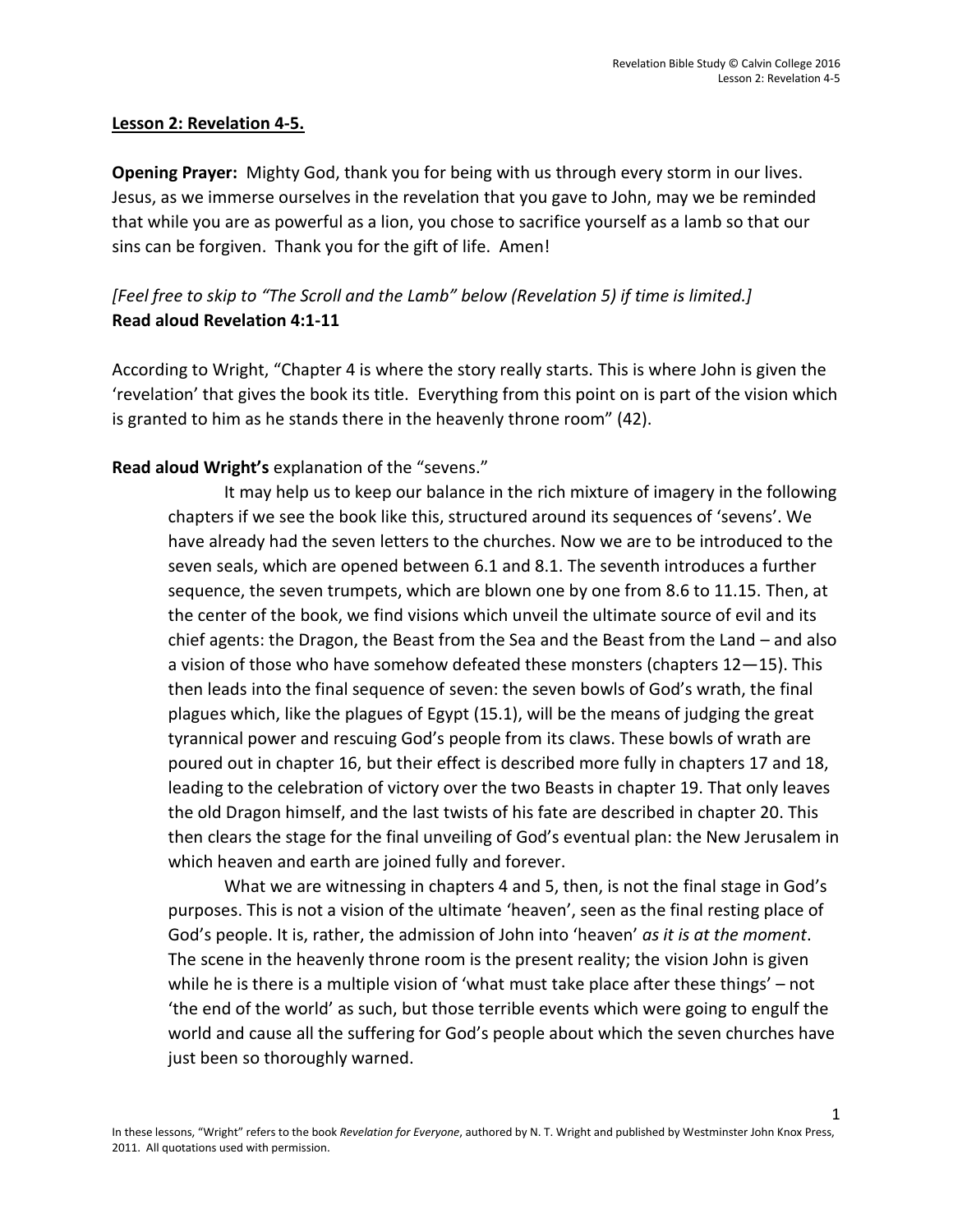John is summoned into the throne room because, like some of the ancient Israelite prophets, he is privileged to stand in God's council chamber and hear what is going on in order then to report it to his people back on earth. Like Micaiah ben Imlah in 1 Kings 22, he sees God himself sitting on his throne, with his hosts around him, and is privy to their discussions and plans. But this scene reminds us, too, of Ezekiel 1, where the prophet is given a vision of God's throne-chariot, carried to and fro on whirling, fiery wheels. The rainbow (verse 3) reminds us of that, but also takes us back to the story of Noah in Genesis 9, where the great bow in the sky was God's visible promise of mercy, never again to destroy the earth with a flood. A 'rainbow looking like an emerald' is a challenge to the imagination – not the only such challenge in these chapters, as we shall see! – but the effect is a rich and dense combination of mercy, awe and beauty (43-44).

While we think of Revelation as an unusual book, it's good to be reminded that other people have also been invited into particular "revelations" from God that are recorded throughout scripture (e.g. I Kings 22 and Ezekiel 1).

Remember the big theme of Revelation? *Jesus is Lord, and he has won, is winning, and will win*. With that in mind, Wright says,

"I have spoken of this scene so far in terms of God's throne in heaven, and John's appearing before it like an Old Testament prophet. But the idea of a throne room, with someone sitting on the throne surrounded by senior counsellors, would instantly remind John's readers of a very different court: that of Caesar. We have already heard hints of the power struggle (the kingdom of God against the kingdoms of the world) in the opening three chapters. Now, by strong implication, we are being invited to see that the powers of the world are simply parodies, cheap imitation copies, of the one Power who really and truly rules in heaven and on earth.

As John's great vision unfolds, we will see how it is that these human kingdoms have acquired their wicked, cruel power, and how it is that God's radically different sort of power will win the victory over them. This is the victory in which the seven letters were urging the churches to claim their share. We now discover how that victory comes about. It begins with the unveiling of reality. Behind the complex and messy confusions of church life in ancient Turkey; behind the challenges of the fade synagogues and the threatening rulers; behind the ambiguous struggles and difficulties of ordinary Christians – there stands the heavenly throne room in which the world's creator and lord remains sovereign. Only by stopping on our tracks and contemplating this vision can we begin to glimpse the reality which not only makes sense of our own realities but enables us, too, to win the victory" (45-46).

#### **Optional Discussion Question**:

1. Do you long to be in the throne room of heaven someday? Why or why not?

2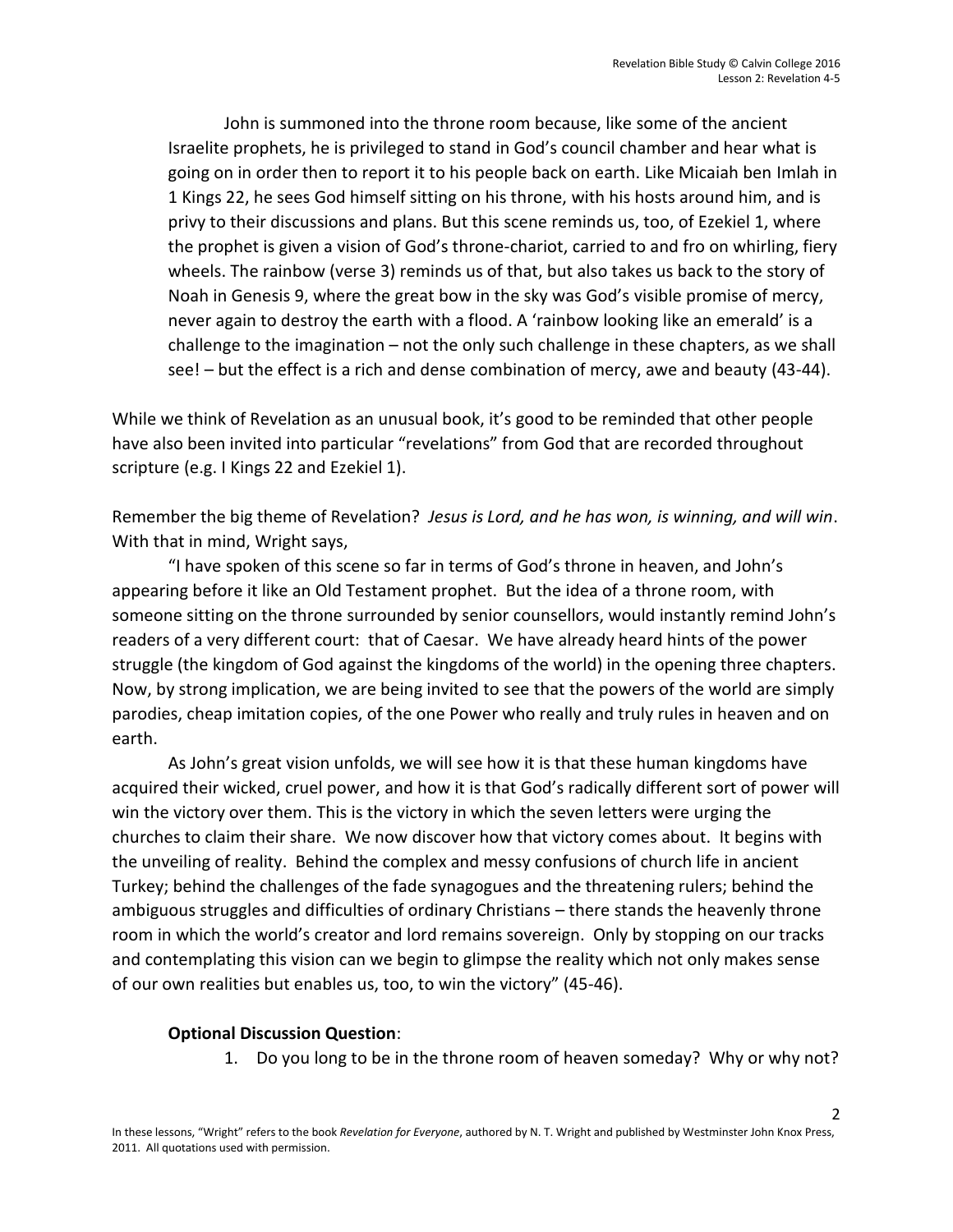# **The Scroll and the Lamb**

#### **Read aloud Revelation 5.**

Wright says: **"**God, the creator, has a scroll in his right hand like an architect with a rolled-up design for a building, or a general with a rolled-up plan of a campaign. The scroll is sealed with seven seals. We rightly guess, however, that it contains God's secret plan to undo and overthrow the world-destroying projects that have already gained so much ground, and to plant and nurture instead the world-rescuing project which will get creation itself back on track in the right direction. Is there anybody out there who deserves to open this scroll? Is there anybody who has not, themselves, contributed in some way to the problems of creation, to the age-old spoiling and trashing of God's beautiful world? John's answer shows that he, like the other New Testament writers, had a realistic view of the deep-rooted problem of all the human race – and, it seems, all other creatures as well (verse 3). Nobody deserves to open the scroll" (51-52).

God's original plan was to work through the obedience of humankind. But Adam failed, Eve failed, Israel failed… This is a tragedy. This is why John weeps.

Wright says: "We might well join John in floods of tears at this point. Can nothing be done? But already the plan, to wipe away all tears from all eyes (7.17; 21.4) has begun. 'Don't cry,' says one of the elders. 'Look!' he says. 'Here is the one who can do it.' And before we even look we know who this is. It is the truly human one. It is the true Israelite. It is the Messiah" (53).

### **Optional Discussion Questions:**

Wright differentiates between "lion Christians" and "lamb Christians."

- 1. How do you see each kind of Christian playing out in our engagement with culture, politics, or moral issues today?
- 2. How do you see the lion and the lamb styles playing out in your own life? Note: for the rest of the book of Revelation, Jesus is a lamb, not a lion.

Wright says: "The first song, then, praises the lamb for rescuing a people by his death so that they could then take forward God's royal and redemptive purposes ('kingdom and priests') for the wider world. The second song, in which thousands upon thousands of angels join, turns from what the lamb has *achieved* to what he has *deserved*, namely, all the honour and glory of which creation is capable. The wealth and strength of the nations belongs to him; everything that ennobles and enriches human life, everything that enables people to live wisely, to enjoy and celebrate the goodness of God's world – all this is to be laid at his feet. Sadly, there are